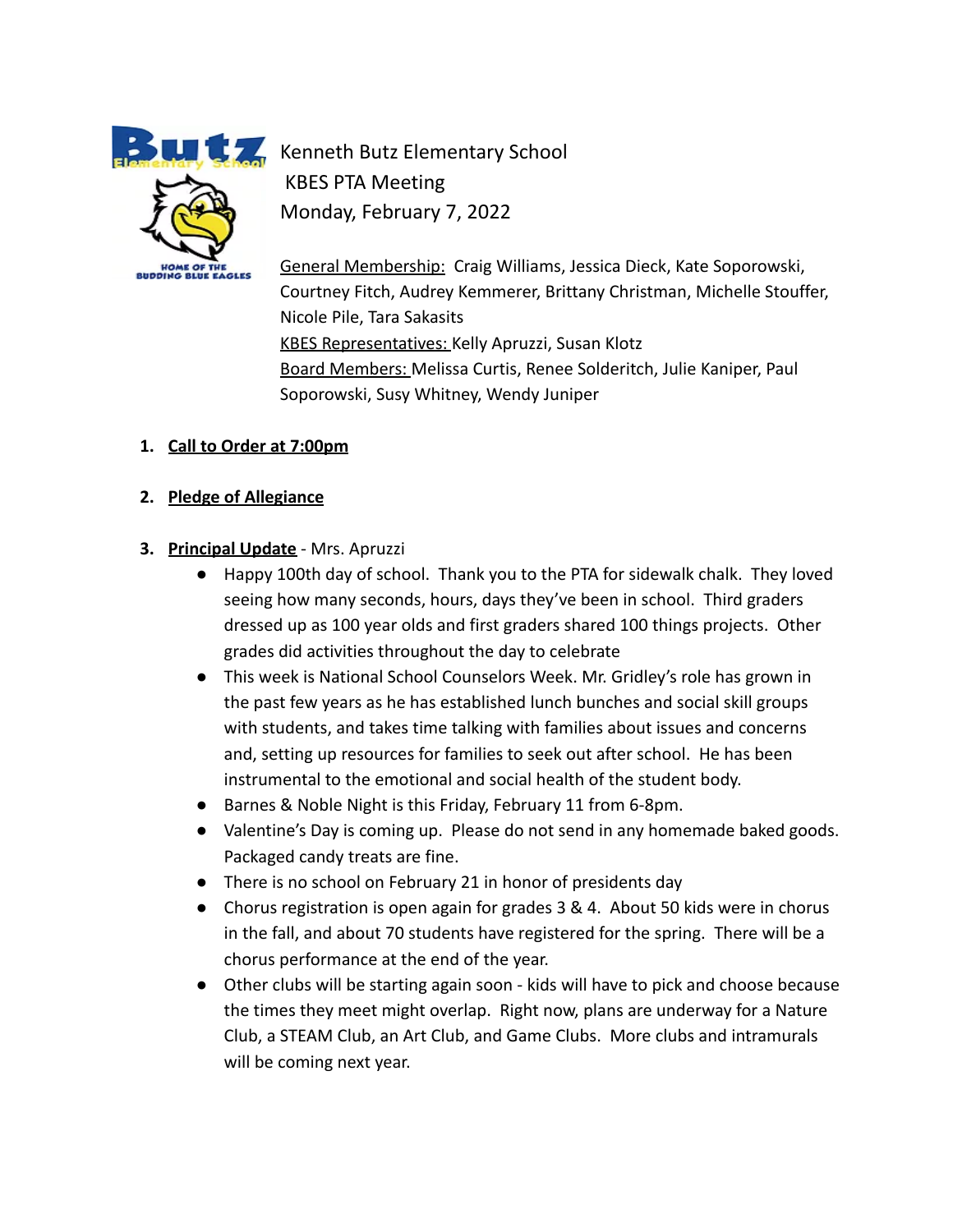- Thank you to Steven Brown who works for M.S. Techz in Bath for making the beautiful sign to celebrate the 100th day of school. Mrs. Apruzzi called him last Friday to inquire about one, and it arrived by Monday!
- Kindergarten parent orientation is April 5, 6:30-7:30 at KBES. Orientation is for parents only. Registration is currently open, so please spread the word.
- **4. Teacher Update** Mrs. Klotz
	- Thanked the PTA for chalking the sidewalks.
	- Kindness club had its first meeting last month and will be meeting for a second time very soon. The children who were elected are an amazing group. They have lots of ideas and excitement
- 5. **Be Safe Director Update** Melissa Curtis for Mrs. Rossi
	- The 2 and 3 day preschool for next year are already full. They are taking waitlist names now. Contact Mrs. Rossi to be added to the waitlist. Be Safe was hoping to have an open house in January, but it was pushed back and might happen towards the end of the school year.
	- Salsa sale has ended and salsa will be delivered this week.

# **6. Secretary Update** - Wendy Juniper

- Craig Williams approved the January meeting minutes, and Kate Soporowski seconded.
- Current Communications: In addition to normal communication, we will be emailing minutes to PTA membership. The PTA will also be submitting information for inclusion in the Bushkill township newsletter.

### **7. Treasurer Update** - Julie Kaniper

- Deposit and Audit Review The Holiday shop crew is shopping holiday deals, so there was a disbursement for that as well as the for the ugly sweater contest.
- The 990 Filing is in process.

# **8. Vice President of Volunteers Update**- Susy Whitney

- Upcoming volunteer opportunities
	- School Book Fair
	- Reading Night in March
	- Variety Show in the beginning of April
	- New Fundraiser Spring themed egg hunt